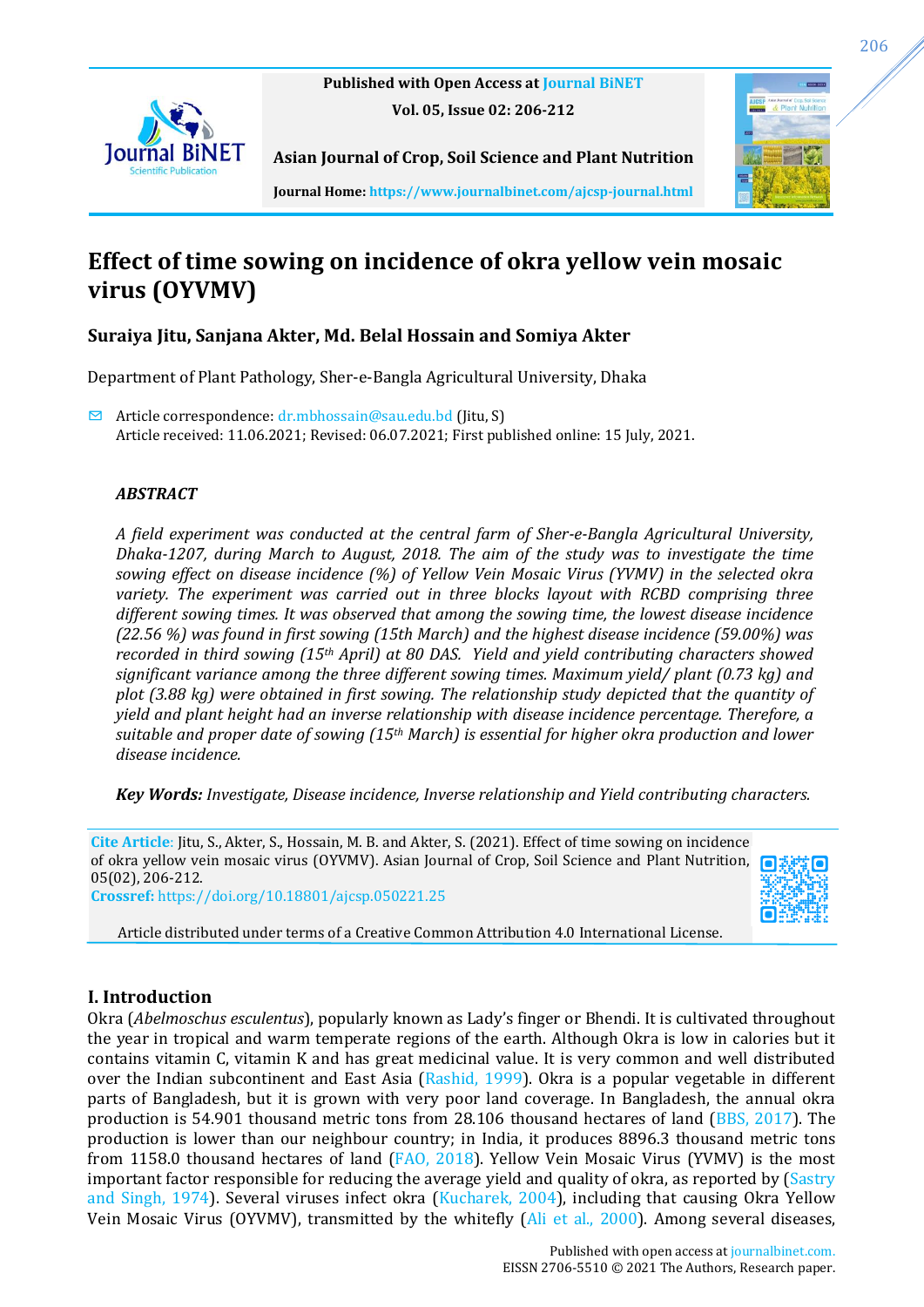yellow vein mosaic disease is the most severe one affecting the quantity and quality of the fruits [\(Uppal et al., 1940\)](#page-6-6). YVMV reduces the yield of okra by around 20- 50% and this loss may reach up to 90% [\(Pullaiah et al., 1998\)](#page-6-7). Yellow Vein Mosaic Virus proved to be a severe problem in Bangladesh, which can alone make the okra cultivation non-profitable [\(Akanda, 1991](#page-6-8) and [Ali, 1999\)](#page-6-9). The systematic works on Yellow Vein Mosaic Virus have not yet been done in Bangladesh. Some sporadic works have been reported to find resistant variety or control measures [\(Ali 1999;](#page-6-9) [Ali et al. 2000](#page-6-5) and [Rashid et al.,](#page-6-0) 2005). Most of the research conducted in Bangladesh was disease survey type which listed the name of the disease, observing the field symptoms, screening the varieties against the disease under natural conditions [\(Akanda 1991](#page-6-8) and [Akanda et al. 1991\)](#page-6-10).

There is no effective control measure against the virus in the field once it is established. The most effective method of controlling the disease is the cultivation of resistant varieties, but the resistant variety and sustainability of resistance in okra are rare. Early sowing can give maximum vegetative growth and fruit yield of okra [\(Ruchi, 2019\)](#page-6-11). Minimum temperature and relative humidity have significant correlation with OYVMV disease severity and whitefly population. The disease incidence increased with the rise in minimum temperature and whitefly population decreased with increased relative humidity. Therefore, the research experiment was carried out to optimize the sowing time and minimize the insecticidal use for the cultivation of okra.

# **II. Materials and Methods**

### **Experimental site and duration**

The experiment was conducted in the central research field, Department of Plant Pathology, Sher-e-Bangla Agricultural University (SAU), Dhaka-1207. The experiment was carried out in Kharif-1 season during March to August, 2018.

### **Characteristics of soil and climatic condition**

The soil of the experimental site was a medium high land belonging to the Modhupur Tract under the Agro-Ecological Zone (AEZ- 28). The soil texture was silty loam with a pH of 6.7. The weather condition of the experimental field was under the sub-tropical monsoon climate, which is heavy rainfall during Kharif season (May-September) and scanty in the rabi season (October-March). The average maximum temperature of the experimental site was 33.70C and the average minimum temperature was 20.4 0C.

#### **Planting materials used for experiment**

Okra variety, namely Green Finger was used as planting material in the study. The seeds of okra were collected from the local market.

#### **Experimental design**

The experiment was laid out in a randomized complete block design (RCBD) in three blocks comprised 8 unit plot and total number of plots were 24 (8 X 3=24). Size of each unit plot was 6 m<sup>2</sup> and each plot contained 22 plants. The distance between unit plots was 0.70 m and blocked to 1 m.

#### **Land Preparation and Fertilizer Application**

The selected land for the experiment was ploughed and cross-ploughed several times with a power tiller, laddering was done to obtain good tilth and the experimental plot was separated into the unit plots. The whole amount of cow dung, TSP, MP and one third of urea were applied at the time of final land preparation @Cow dung 14 ton/ha, TSP 150 kg/ha, MP 150 kg/ha and Urea 150 kg/ha. The rest amount of urea was applied as top dressing in two equal installments.

#### **Seed sowing**

In this study, seeds were sown three times, the first sowing was on 15<sup>th</sup> March, the second on 30<sup>th</sup> March and the third on 15th April, respectively. Seeds were sown in rows of raised beds. Row to row and plant to plant spacing was maintained at 50 cm and 45cm, respectively.

#### **Management Practices**

Several intercultural operations such as thinning of plants, gap filling, weeding and mulching, irrigation and drainage were practiced as per necessity to keep the plants healthy.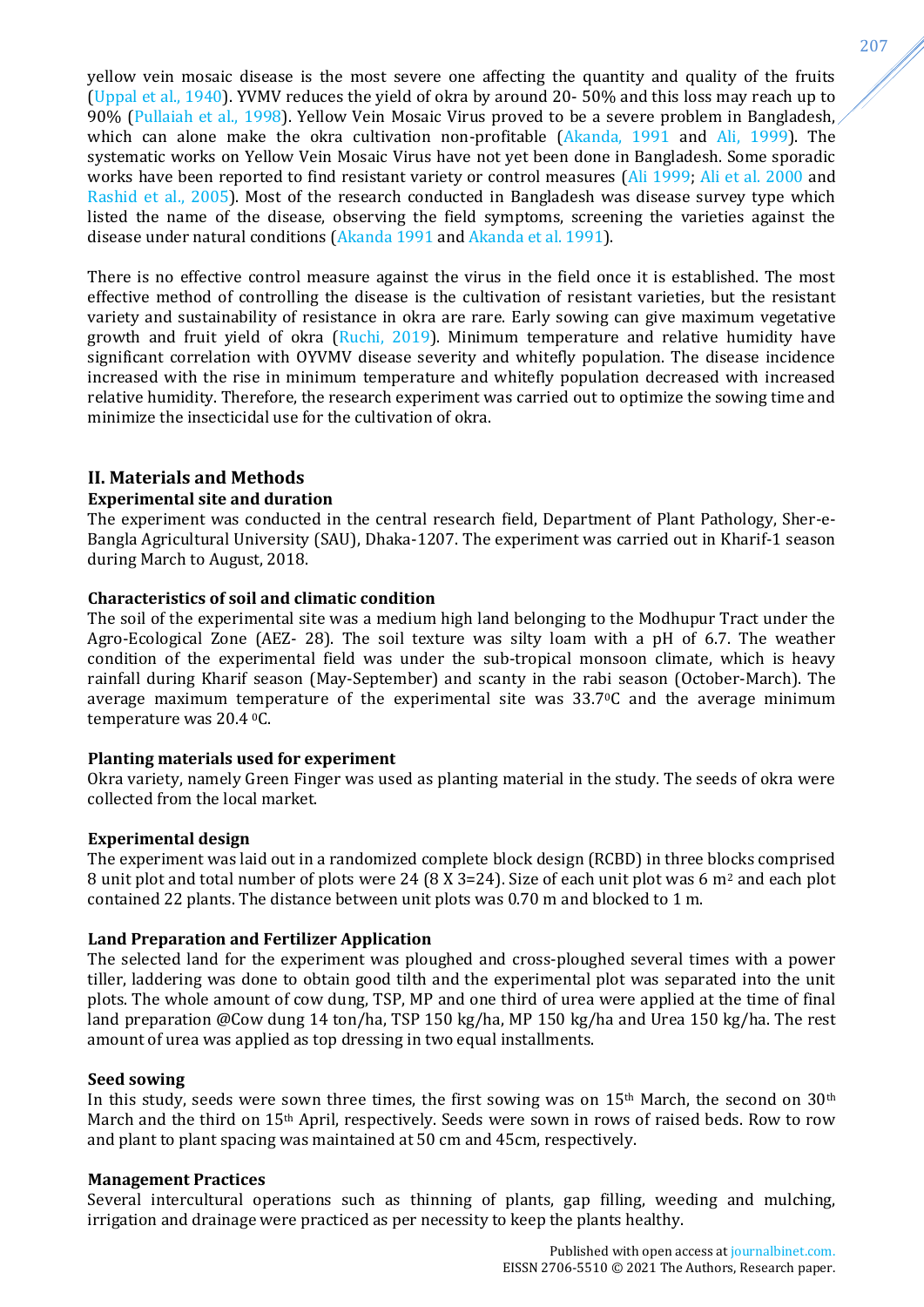## **Data Collection**

The data were collected on different morphological parameters from the selected plants; following parameters were documented-

| $\perp$ | Disease incidence percentage     | VI.   | Number of fruits/ plant |
|---------|----------------------------------|-------|-------------------------|
| H.      | Number of fresh leaves/plant     | VII.  | Fresh fruit weight (Kg) |
| HL.     | Number of infected leaves/ plant | VIII. | Fruit yield (Kg)        |
| IV.     | Number of vectors/leaf           | IX.   | Plant height (cm)       |
| V.      | Number of flowers/ plant         | Χ.    | Root length (cm)        |

Based on studying of typical symptoms of okra yellow vein mosaic virus tested of okra plant were described by [Capoor and Verma \(1950\),](#page-6-12) [Begum \(2002\)](#page-6-13) and [Hossain \(1998\).](#page-6-14) The okra plants were observed regularly until harvest. Moreover, the symptom was recorded found in the okra plants. The growth stage of the okra plants was categorized as follows-

| i. Early stage  | - 5 weeks after seed sowing      |
|-----------------|----------------------------------|
| ii. Mid stage   | - 5 weeks after early stage and  |
| iii. Late stage | - after mid stage up to harvest. |

The disease incidence was expressed in percentage based on crop growth stages as well as an average of three stages. The percent of disease incidence was calculated by using the following formula.

Disease incidence (%) =  $\frac{X_1}{X} \times 100$ 

Where,

 $X = Total number of plants$ 

 $X1$  = Number of infected plants

### **Statistical analysis of data**

Computer based software Statistix- 10.0 was used to analyze data obtained from the study. Tables, graphs and bar diagrams were used to present analyzed data according to necessity.

# **III. Results and Discussion**

### **Effect of three different sowing time on disease incidence percentage at 40, 60 and 80 days after sowing (DAS)**

Seeds were sown three times; the first sowing was done on 15<sup>th</sup> March, the second sowing on 30<sup>th</sup> March and the third sowing on 15th April, 2018. From the study, it was observed that disease incidence was significantly influenced by sowing time, the highest disease incidence (7.50%) was recorded in 3rd sowing followed by 1<sup>st</sup> sowing (3.21%) and  $2<sup>nd</sup>$  sowing (2.09%) at 40 DAS, respectively. At 60 DAS, the highest disease incidence (22.15%) was recorded in  $3<sup>rd</sup>$  sowing, followed by 1<sup>st</sup> sowing (10.65%) and  $2<sup>nd</sup>$  sowing (9.59%), respectively. It was noted that the disease incidence in 1<sup>st</sup> and 2<sup>nd</sup> sowing was statistically similar at 60 DAS.



<span id="page-2-0"></span>**Figure 01. Effect of three different sowing times on the (%) disease incidence of (OYVMV) at 40, 60 and 80 days after sowing.**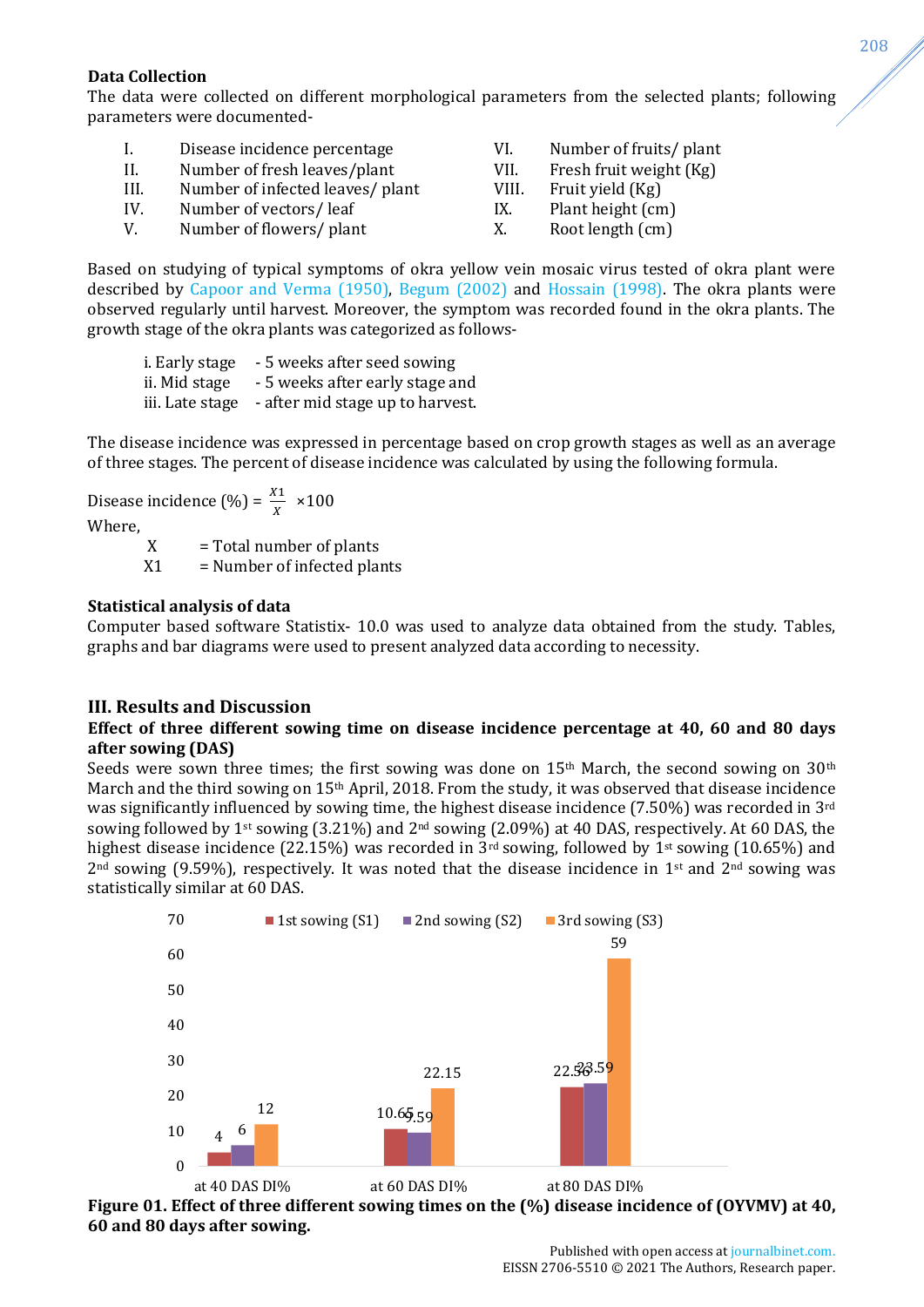It was also observed that among the three different sowing dates, the highest disease incidence (59.00%) was recorded in 3<sup>rd</sup> sowing followed by 2<sup>nd</sup> sowing (23.59%) and 1<sup>st</sup> sowing (22.56%) at 80 days after sowing, respectively. It was also noted that percent disease incidence in 1<sup>st</sup> and 2<sup>nd</sup> sowing, was statistically similar at 80 DAS. The results mentioned above revealed that the highest disease incidence was recorded in 3rd sowing (on 15th April) in each observation. These results are presented in [\(Figure 01\)](#page-2-0).

## **Whitefly association per leaf at three different sowing time**

The maximum amount of whitefly association (12.00) per leaf of okra plant was counted in third sowing (S3) and minimum number (4.00) of whitefly association per leaf was counted in first sowing (S1). In second sowing (S2), whitefly association per leaf counted was higher than 1<sup>st</sup> sowing (6.00) and less than 3<sup>rd</sup> sowing (4≥6≤12). Results of whitefly association are presented in [\(Figure 02\)](#page-3-0).



**Figure 02. Whitefly association per leaf at different sowing time**

## <span id="page-3-0"></span>**Effect of different sowing time on morphological characters of okra plant against Yellow Vein Mosaic Virus (YVMV)**

Early infection of OYVMV causes a drastic reduction of all the growth contributing character of all the okra varieties. The extent of damage in different growth contributing characters was largely dependent upon the stage of infection of OYVMV, condition of growing seedlings and okra varieties. The almost same phenomenon with the OYVMV infection was noted by [Gupta \(2000\).](#page-6-15)

**Number of leaves per plant:** The maximum number (22.63) of leaves per plant was counted in first sowing (S1) and minimum number (14.09) of leaves per plant was counted in third sowing (S3). In second sowing (S2), moderate number (15.40) of leaves per plant observed that was lower than  $1<sup>st</sup>$ sowing  $(22.63)$  but higher than  $3<sup>rd</sup>$  sowing  $(14.09)$ . These results are presented in  $(Table 01)$ .

**Number of flowers per plant:** The maximum number (26.89) of flowers per plant was counted in first sowing (S1) and minimum number (11.89) of flowers per plant was counted in third sowing (S3). In second sowing (S2), moderate number (16.96) of flowers per plant observed that was lower than  $1<sup>st</sup>$ sowing (26.89) but higher than 3<sup>rd</sup> sowing (16.96). These results are presented in [\(Table 01\)](#page-3-1).

**Number of fruit per plant:** The maximum number (22.73) of fruits per plant was counted in first sowing (S1) and minimum number (9.27) of fruits per plant was counted in third sowing (S3). In second sowing (S2), moderate number (13.50) of fruits per plant observed that was lower than  $1<sup>st</sup>$ sowing (22.63) but higher than  $3^{rd}$  sowing (9.27). These results are presented in [\(Table 01\)](#page-3-1).

# <span id="page-3-1"></span>**Table 01. Effect of sowing time on the number of leaves, flowers and fruits per plant**

| Sowing time     | No. of leaves/plant | No. of flowers/plant | No. of fruits/plant |
|-----------------|---------------------|----------------------|---------------------|
| 1st sowing (S1) | 22.63a              | 26.89a               | 23.73 a             |
| 2nd sowing (S2) | 14.39 b             | 16.96 <sub>b</sub>   | 13.50 <sub>b</sub>  |
| 3rd sowing (S3) | 15.09 b             | 11.89c               | 9.27c               |
| $CV\%$          | 10.18               | 10.18                | 12.85               |
| LSD(0.05)       | 2.02                | 2.16                 | 3.54                |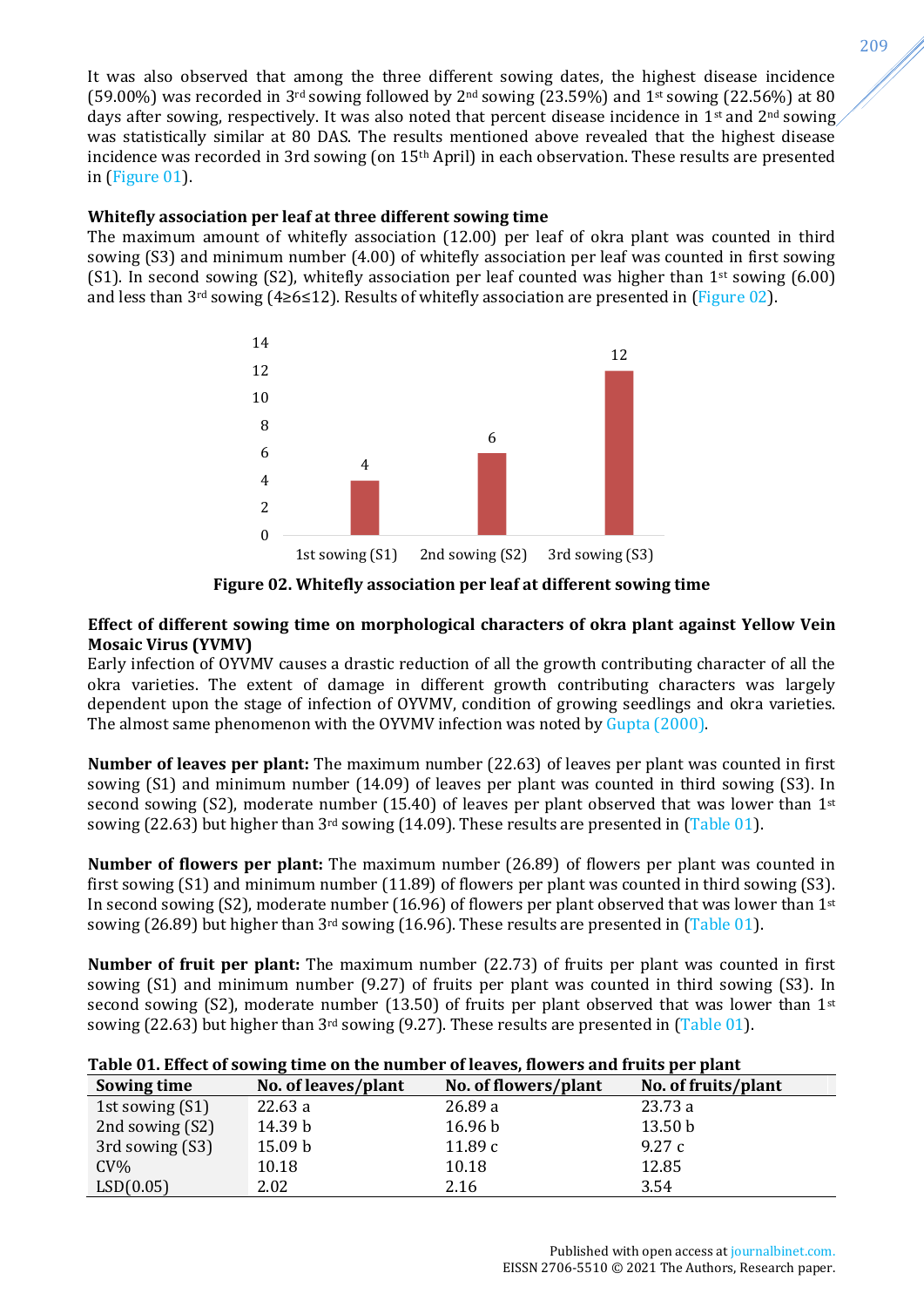# **Effect of three different sowing time on yield**

**Yield (kg/plant):** In first sowing (S1), maximum yield (0.73 kg) per plant was observed. In second sowing (S2), yield (0.72 kg) per plant was recorded. In third sowing (S3), minimum yield (0.67 kg) per plant was observed. Among the three different sowing times, comparatively in third sowing (S3) yield per plant (kg) was less. Because of different sowing time, yield per plant was (kg) varied respectively. The results are presented in [\(table 02\)](#page-4-0).

**Yield (kg/plot):** Maximum yield (3.88 kg, 3.86 kg) per plot was recorded in first sowing (S1) and second sowing (S2). In third sowing (S3), minimum yield (2.19 kg) per plot (kg) was observed. Among the three different sowing times, comparatively, in 3rd sowing (S3) yield per plot (kg) was less than the 1st sowing and 2<sup>nd</sup> sowing. Because of different sowing time, yield (kg) per plot was varied, respectively. The results are presented in [\(table 02\)](#page-4-0). The highest yield on each plot and plant was registered in S1 (first sowing) and  $S_2$  (second sowing). Regarding in yield and yield contributing characters, only early sowing gave the best result. Where the lowest yield per plant/plot was recorded in  $S_3$  (third sowing). The present findings are same as [Moniruzzaman and Uddin \(2007\),](#page-6-16) who recommended that the highest germination percentage and seed vigour index was obtained from 15th February and 15th March sowing because the fruits faced less rainfall during their harvesting period compared to others.

| Table 02. Effects of sowing time on vield |                      |                     |  |  |  |
|-------------------------------------------|----------------------|---------------------|--|--|--|
| Sowing time                               | Yield per plant (kg) | Yield per plot (kg) |  |  |  |
| 1st sowing (S1)                           | 0.73a                | 3.88a               |  |  |  |
| 2nd sowing (S2)                           | 0.72a                | 3.86a               |  |  |  |
| 3rd sowing (S3)                           | 0.67 <sub>b</sub>    | 2.19 <sub>b</sub>   |  |  |  |
| $CV\%$                                    | 18.28                | 23.35               |  |  |  |
| LSD(0.05)                                 | 0.02                 | 0.88                |  |  |  |

# <span id="page-4-0"></span>**Table 02. Effects of sowing time on yield**

#### **Plant height in cm and root length in cm**

In first sowing (S1), maximum plant height (105.84) was observed. In second sowing (S2), plant height (85.92) was recorded. In third sowing (S3), minimum (74.18) was observed. Among the three sowing, comparatively in third sowing (S3), plant height per plant was less than the 1st sowing and 2nd sowing. Because of different sowing time, plant height per plant was varied respectively. In first sowing (S1), maximum plant height (105.84) was observed. In second sowing (S2), plant height (85.92) was recorded. In third sowing (S3), minimum (74.18) was observed. The results are presented in [\(Table 03\)](#page-4-1).

| rabic və. Bilçet vi sowing time vir plant height (cm) and root length (cm) |                   |                  |  |  |  |
|----------------------------------------------------------------------------|-------------------|------------------|--|--|--|
| Sowing time                                                                | Plant height (cm) | Root length (cm) |  |  |  |
| 1st sowing (S1)                                                            | 105.84 a          | 30.71 a          |  |  |  |
| 2nd sowing (S2)                                                            | 85.92 b           | 20.73 b          |  |  |  |
| 3rd sowing (S3)                                                            | 74.18 c           | 14.40c           |  |  |  |
| $CV\%$                                                                     | 10.89             | 12.23            |  |  |  |
| LSD(0.05)                                                                  | 11.07             | 3.07             |  |  |  |

#### <span id="page-4-1"></span>**Table 03. Effect of sowing time on plant height (cm) and root length (cm)**

#### **Effect of sowing time between disease incidence (%) and yield per plot (kg)**

The relationship study between DI% and yield of okra plants revealed that when disease incidence increased, the yield of okra decreased. There was a negative relation between disease incidence and yield of okra. In late sowing there were highest DI% with lowest yield [\(Figure 03\)](#page-5-0).

#### **Effect of sowing time between disease incidence (%) and yield (t/ha)**

The relationship study between DI% and yield (t/ha) of okra plants depicted that when disease incidence is increased, the quantity of okra per ha is decreased. There is an inverse relation between DI% and yield (t/ha) [\(Figure 04\)](#page-5-1).

# **Relationship between DI% and plant height (cm)**

From the relationship study between DI% and plant height (cm), it was revealed that when disease incidence is increased, the height of okra plant is decreased. When plant height is maximum, DI% is minimum [\(Figure 05\)](#page-5-2).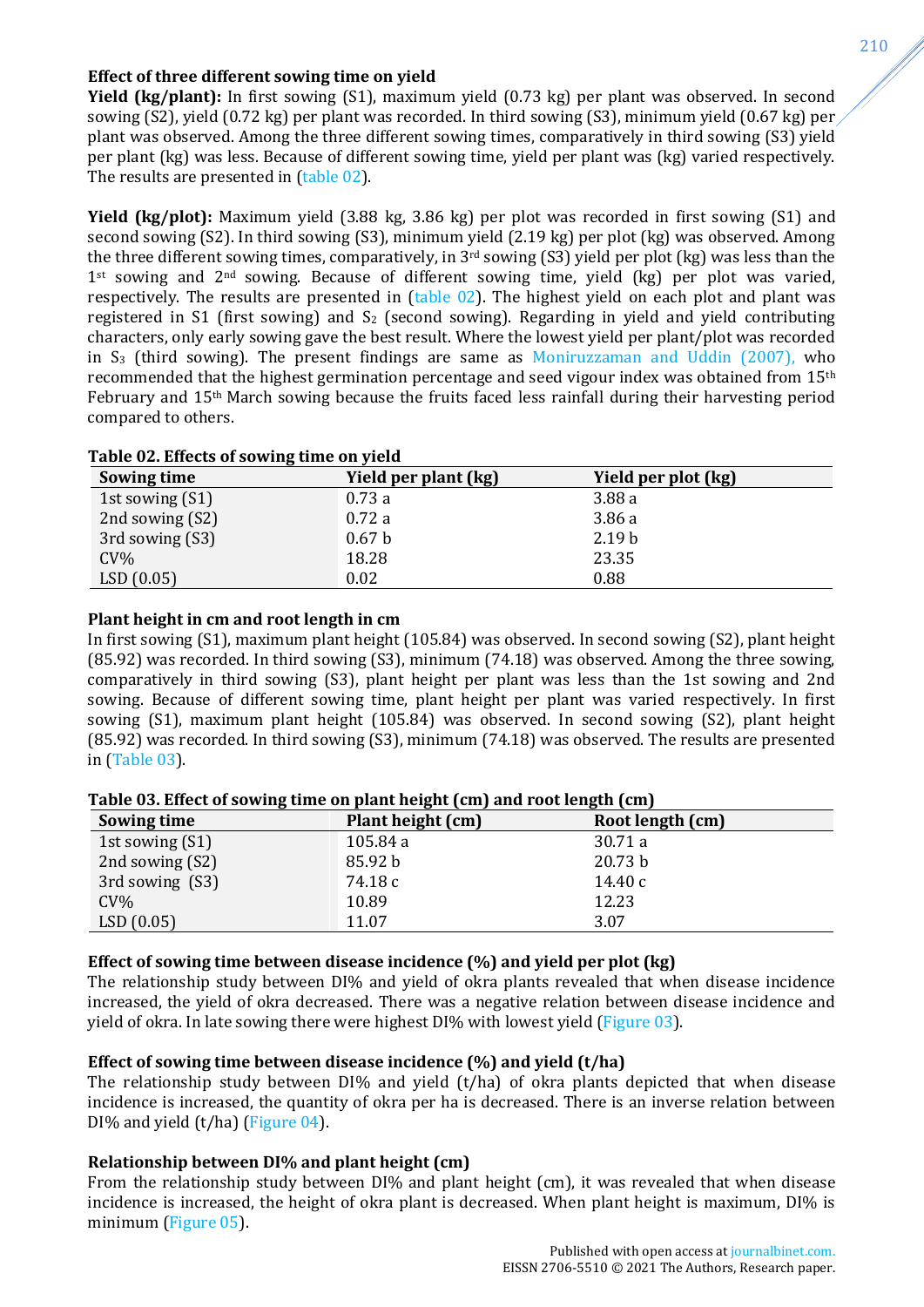

**Figure 03. Relationship between DI %, yield and sowing time**

<span id="page-5-0"></span>

**Figure 04. Relationship between DI %, sowing time and yield (t/ha)**

<span id="page-5-1"></span>

**Figure 05. Relationship between DI%, sowing time and plant height (cm)**

# <span id="page-5-2"></span>**IV. Conclusion**

The study was to investigate the time sowing effect on disease incidence (%) of Yellow Vein Mosaic Virus (YVMV) in selected okra variety. Seeds were sown in three different sowing times at an interval 15 days. It was observed that among the three different sowing times, the lowest disease incidence  $(22.56%)$  was found in 1<sup>st</sup> sowing (on 15 March) and the highest disease incidence (59.00%) was found in 3rd sowing (on 15 April) at 80 DAS. In 2nd sowing (on 30 March), the disease incidence (23.59%) was moderate. In case of morphological parameters, the highest number of leaves, flowers and fruits per plant was recorded in first sowing (on 15 March) which was 22.63, 26.89 and 23.731 per plant, respectively. Yield and yield contributing characters showed significant variation among the